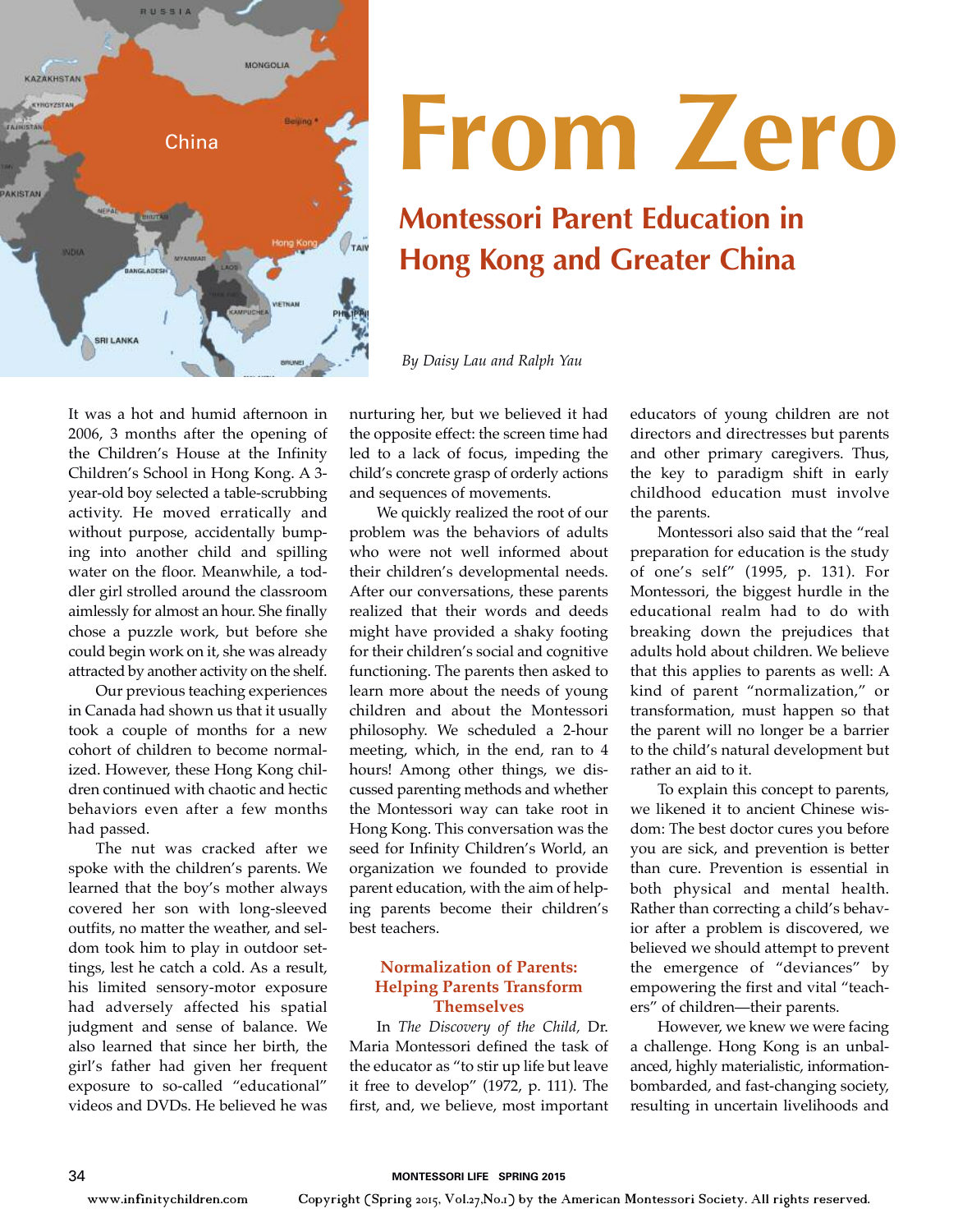# **to Infinity**

terrible living conditions for many. Parents who struggle to make a living in this society are motivated by a constant fear of loss. Adults convey this anxiety to their children by force-feeding them all sorts of knowledge and information at an early age.

Education in Hong Kong, especially early childhood education, is highly commercialized. For example, apart from ensuring that physical premises are safe for children, the government does not regulate school settings, including teacher qualifications and curriculum content. Early childhood

centers are sometimes run as lucrative businesses satisfying insecure parents. Caught up in the competitive urge to "win at the starting line," some Hong Kong parents and kindergartens adjust the curriculum and teaching methods to force-drill young children with elementary-level knowledge. Some children as young as 4 have to deal with dictation and testing.

Some Hong Kong parents and schools are very results-oriented in assessing the abilities and potentials of young children. The children are judged in terms of the number of

vocabulary words they have acquired, the number of take-home worksheets they can complete, and so on. Emphasis on grades and quantity, not quality, of knowledge is often the norm.

Finally, in recent years, Hong Kong has boasted one of the world's highest smartphone penetration rates. Media has brought us unparalleled access to all sorts of ever-changing information, but the results and possible downsides of this constant access have not yet been determined.

We believe that these circumstances have led to many unintended consequences. Children are too exhausted to "learn" everything. Some hate learning and resent their parents for putting so much pressure on them. In addition,



www.infinitychildren.com Copyright (Spring 2015, Vol.27,No.1) by the American Montessori Society. All rights reserved.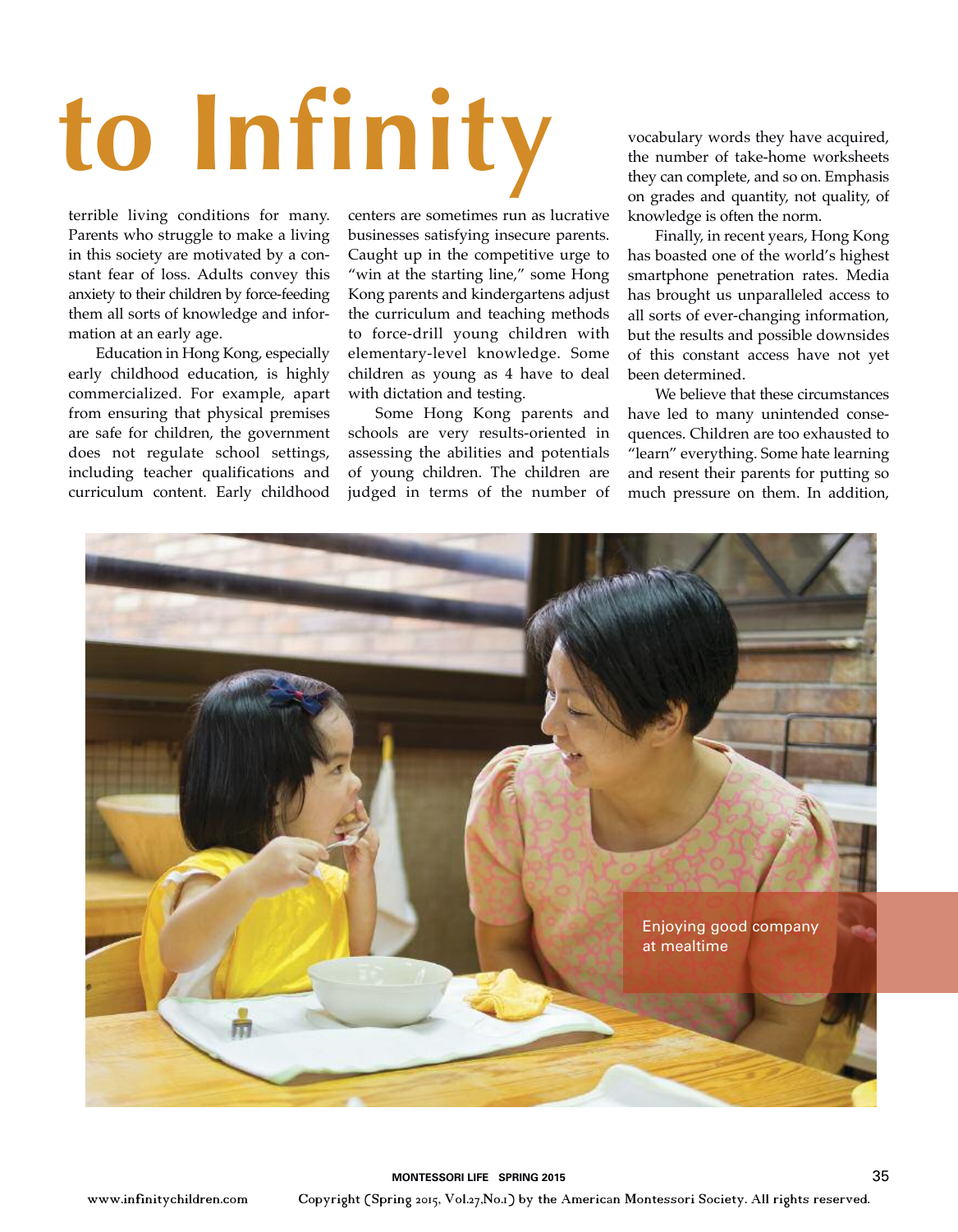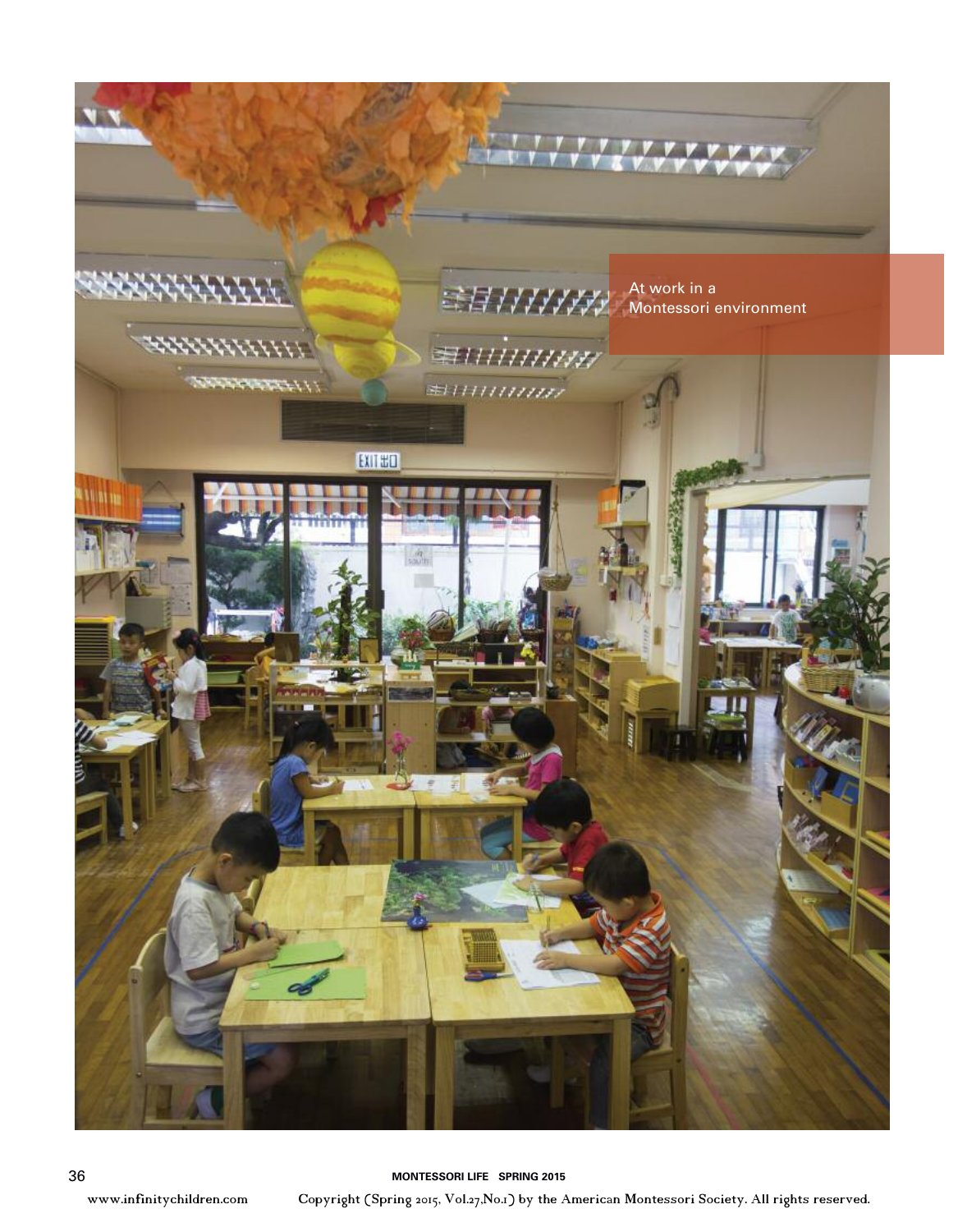Hong Kong society values material possessions but places little to no emphasis on inner spirit or energy. As a result, we feel many parents lack concentration, order, coordination, and independence in all aspects of their lives, including child-rearing. Families with two working parents are common in Hong Kong. New mothers are given a mere 10 weeks of maternity leave. And once back at work, the stress of staying competitive in a fastpaced financial city has resulted in parents who often try to multitask while minding their children, swiping their smartphones or watching television. The long working hours of parents lead to the employment of foreignborn domestic helpers in hundreds of thousands of families. Heavy reliance on paid help and/or grandparents for child care and household chores renders both parents and children ineffective in or incapable of Practical Life skills.

Nature has a blueprint for the unfolding of a child's potential and abilities. But adults, unaware of laws of development, busy with their own lives, and faced with social pressures, may disregard this order and occupy a child's time with developmentally inappropriate courses and training, or toys and other material possessions, rather than quality time with family.

We believe parent education that combines Montessori philosophy with the essence of ancient Chinese wisdom is one way to assist parents to transform themselves and their roles. Laozi said, "Human follows the Earth; the Earth follows Heaven; Heaven follows Tao (the Way); Tao follows itself" (1993, p. 42). In Montessori terms, "the Way" is "Cosmic Consciousness." We believe children and parents should grow according to this universal and natural order.

#### **"Getting Interested in New Life": A Sensitive Period for Parents**

 While parents want to be attentive to the developmental needs of their infants and toddlers, they often find it

difficult because these children cannot yet communicate using language. Our mission is to act as a bridge between children and parents by explaining the child's developmental needs to parents.

Over the past 8 years, more than 16,000 parents have attended our parent education classes, held in Hong Kong and mainland China. According to questionnaire answers collected from these parents, almost all of them have indicated that the Montessori parent program has positively changed their attitudes toward their children and affected the way they live. Many said they had made improvements in terms of their sensorial, observational,

Parents who have the opportunity to understand the scientific pedagogy of Montessori find it easier to understand their children.

and expressive abilities after the classes. And the classes have had far-reaching effects: Some of our parents have been so positively inspired that they have motivated their relatives, friends, and colleagues to participate in the parent education program!

We do not advertise our parent education program. Instead, we share articles about Montessori ideas and research with our existing parents. Our "normalized" parents introduce the program to friends and relatives by word of mouth. These parents become more sensitive to everything about their children and more curious about the unfolding of these young lives. We call this the "sensitive period of getting interested in new life." Parents who have the opportunity to understand the scientific pedagogy of Montessori find it easier to understand their children. There are many parents (we include ourselves in this group) who have learned Montessori philosophy and become credentialed teachers only after their children were born.

A prepared environment is neces-

sary to facilitate the unfolding of the sensitive periods in children. We apply the same thinking to our parent education classes, offering adults in the "sensitive period of getting interested in new life" the chance to learn and be guided by instructors in a well-prepared environment.

#### **Repertoire of a Successful Parent Education Program**

Before launching our first Montessori parent education program, we researched programs in many other countries/regions. We learned that a successful parent education program offers a balance of theory and practice, giving inquisitive parents the tools to apply what they learn in class to their parent-child relationship in the home environment.

In our program, parents are required to attend at least 8 hours of parent education classes before enrolling their children in our school. We explain to parents that they have to prepare themselves first and take responsibility to educate their own children instead of shirking this responsibility by diverting it to someone else. About 10% of the parents who take the original 8-hour course then go on to join our in-depth extension courses of 30, 60, or 90 hours. Parents who enroll their children in our school after the original 8 hour course also receive 6 hours of workshops each year to refresh or consolidate their knowledge about Montessori education. Since 2012, some parents have also gone on to complete Hong Kong's first AMS-affiliated teacher education program (Early Childhood course), offered by Montessori Teacher Education Center/ San Francisco Bay Area.

In the course, we discuss Early Childhood research with the aim of helping parents apply Montessori principles and other child-rearing practices to their everyday lives (see p. 39 for more details). Concrete examples are used so that parents can easily apply what they have learned at home.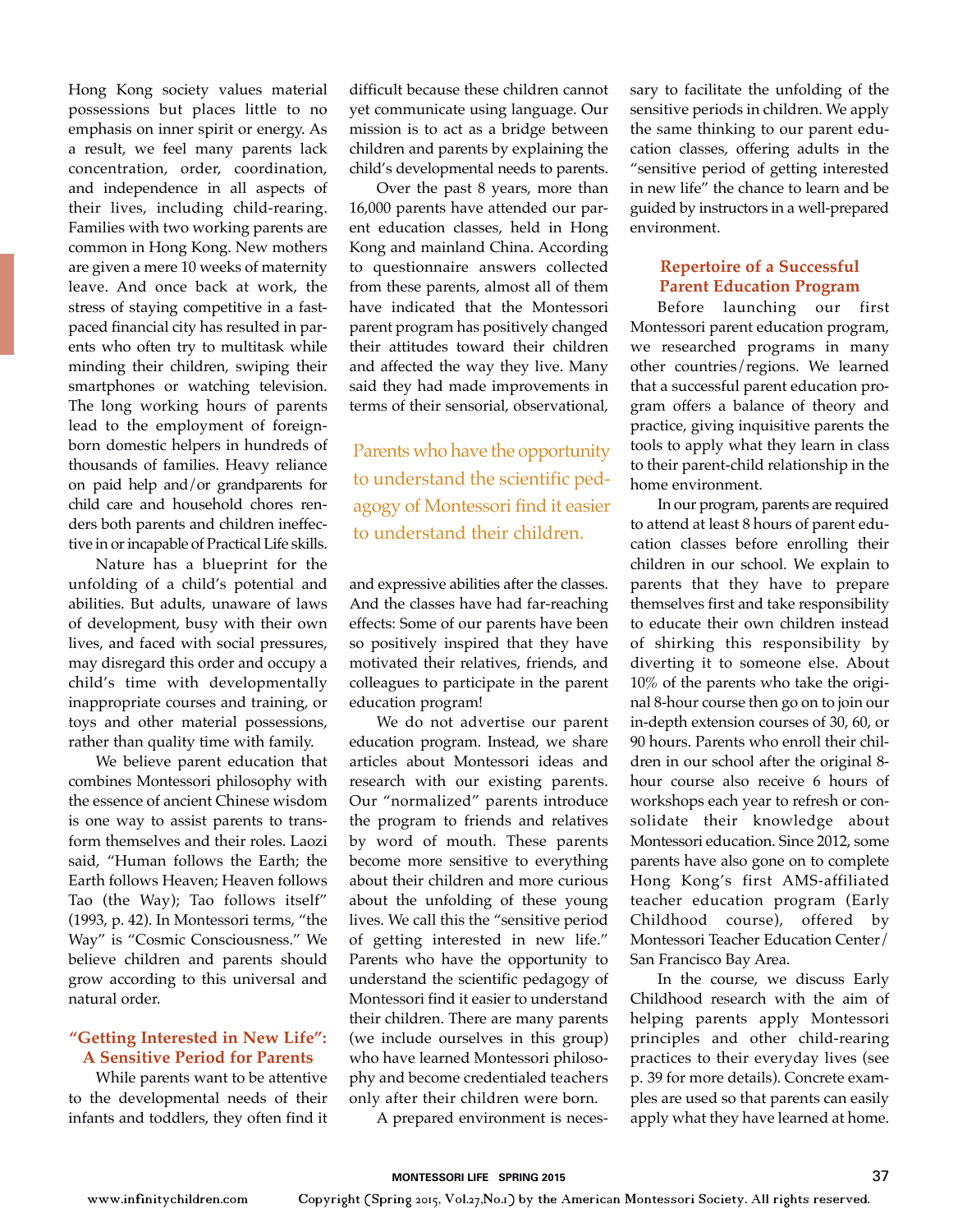

For example, we discuss why smartphones and tablets—including those so-called "educational apps" that are so popular among Hong Kong parents—are not good for infants and toddlers. Even those apps that simulate conventional toys don't teach young children essential skills that come from physically engaging with the threedimensional world.

We also hoped that our parent education program would empower a critical mass of local parents to unleash their parenting instincts to follow the child, and to differentiate the authentic from the fake in the early childhood education field. The method is the key. We decided to make use of Socratic dialogue to help participating parents ask questions and think in developmentally appropriate ways during the

course. Instead of presenting Montessori philosophy and our observations up front, the parent education dialogue takes the form of ongoing discussion and inquiry about adults' preconceptions and reflections on child rearing and education. For example, when one parent insisted that spanking was an indispensable part of discipline for his child, a discussion ensued in which the parent began to think critically and reflect on his own childhood. In the end, he reversed his thinking, admit-

Something is effective when it is put in place at the right time, in the right location, and by bringing together the right people.

ting that he had felt unloved as a child due to repeated spankings.

In our parent education classes, we employ a "participatory model" (as compared with a "representative model"), which sees parents as the chief educators of children, instead of merely caregivers. Our goal is for parents not to blindly follow people they deem "professional" or "authoritative," but to rely on their own parental instinct to distinguish right from wrong. This model has been in place at our school for 8 years now, and we feel it is effective in ensuring the natural, well-rounded education of children.

An old Chinese saying claims that something is effective when it is put in place at the right time, in the right location, and by bringing together the right people. We applied this thinking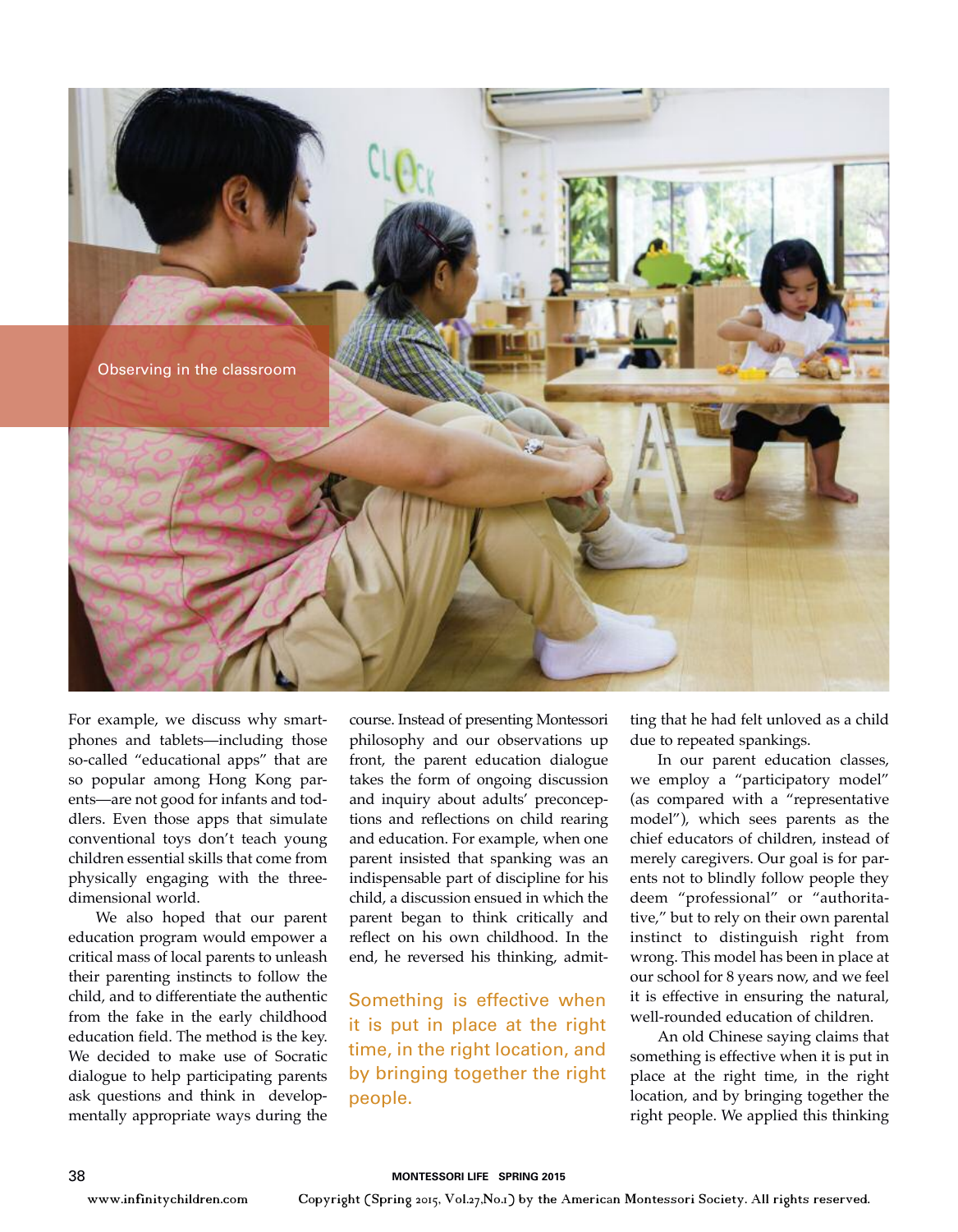to the establishment of our parent education program, as follows:

#### *The Right Time*

In Hong Kong, parent education usually occurs in the form of a few seminars held by the government or nongovernmental organizations. The most common seminars relate to prenatal care and the physical care of newborns. Any parent information sessions focusing on children older than age 3 are mostly focused on academics. The absence of parent education on how to follow the child is apparent!

#### *The Right Place*

Because of limited space, we held our very first parent education program in our Montessori classroom. The impact was amazing! When parents sat on child-size chairs, they understood how it felt for a child to be given adult-size furniture. Some recalled memories of their own childhood. They could step into their children's shoes. Moreover, these parents were inspired by the logic and beauty of the Montessori way and by our presentations and question-andanswer sessions. They regarded us not only as their children's Montessori teachers but as *their* Montessori teachers!

#### *The Right People*

Since many of our prospective students are cared for by domestic helpers and, to a lesser extent, grandparents, we encourage parents to enroll these individuals as well. In addition, our parents come from diverse socioeconomic backgrounds and often have varied ways of raising their children. We offer advice to fit all groups. For example, lower-income parents are sometimes unaware of viable alternatives to corporal punishment. We give them examples of positive wording and interacting that they can try with their young children. Children of higherincome parents often do not get a chance at home to use Practical Life skills because their families rely heavily on domestic helpers. We encourage

#### **Topics Covered in the 8-Hour Parent Education Program**

- Introduction to the Montessori philosophy
- What does new life offer to the world?
- The importance of parental instincts
- The relationship between human beings and the natural law: the importance of nature in education
- Building the sense of competence and psychological well-being of children
- Nurturing the physical and spiritual embryo
- Sensitive periods
- The absorbent mind
- The relationship between consciousness, unconsciousness, and subconsciousness
- Normalization
- Understanding children's senses, movement, and cognition
- Understanding children's language development
- Understanding children's emotions and social behaviors
- Home management: mutual respect between adults and children
- Role modeling
- Localization: integrating Montessori into everyday life
- Brief introduction of Montessori and Montessori-inspired materials
- Comparing and contrasting Montessori and traditional education
- How to choose a mutually respectful school for children

these parents to be role models, doing household chores themselves and reflecting on ways they can allow young children to contribute to housework.

Our parent education presenters have extensive experience and solid theoretical foundations in Early Childhood development. In addition, we believe they should also have a wealth of life experience. Our staff's past work history in fields such as Chinese and Western medicine, law, mass media, and education helped us to communicate with parents from diverse professional and socioeconomic backgrounds.

The cosmic task of parenting appeals to both mothers and fathers. However, there is a widely held presumption that there are different parenting styles based on gender (Craig, 2006). Therefore, we have two presenters for each parent education course: one male and one female. They can address issues arising from different parenting styles of mothers and fathers, debunk some of the father/ mother stereotypes, and involve both male and female caregivers so that they can form better partnerships for the benefits of their children.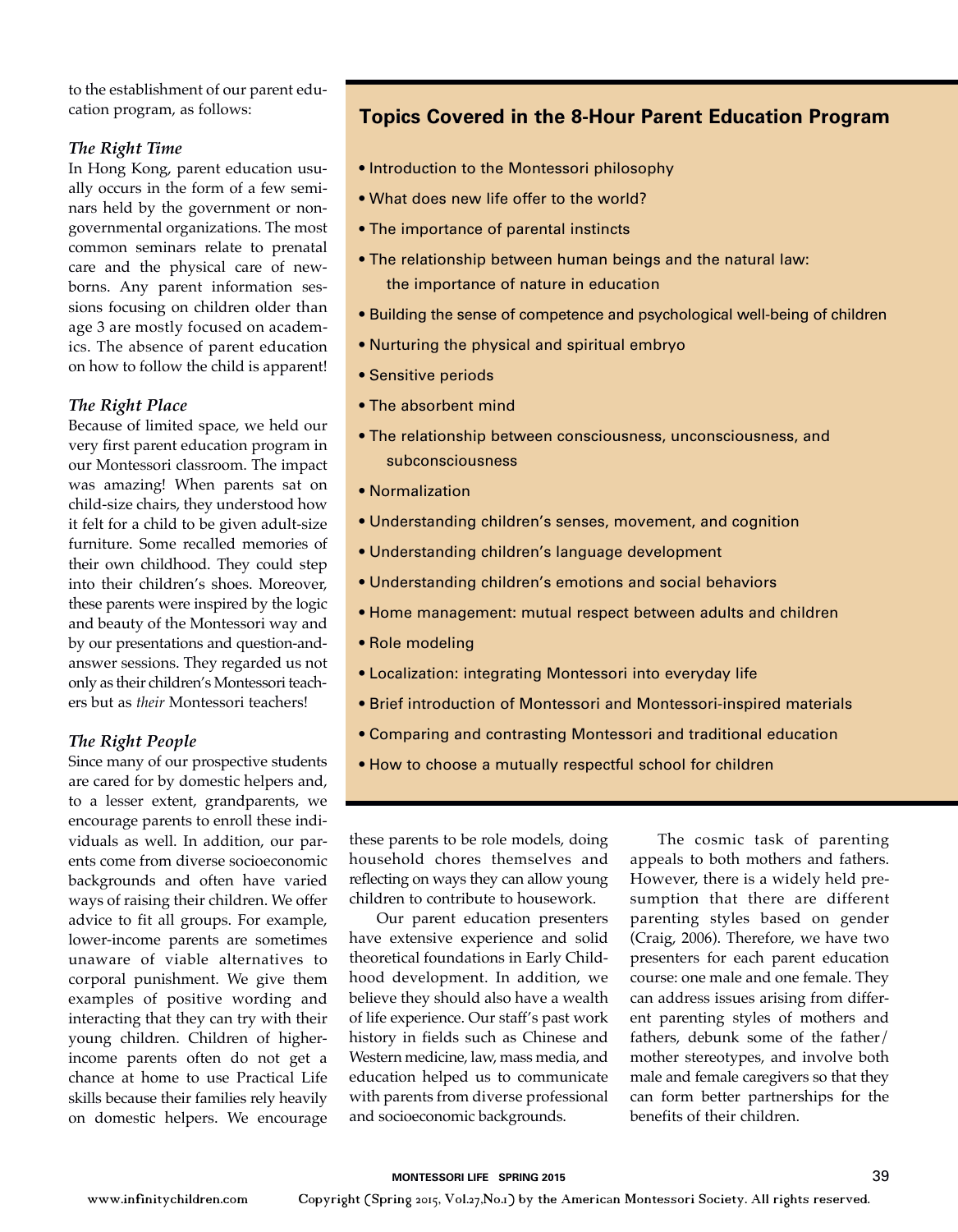We believe a presenter should possess mature observation skills, especially since all the theories of scientific pedagogy developed by Montessori are the fruits of her years of careful observation. When the presenter can support guidance methods with examples from everyday observations of children and parents, presentations are more credible. Some of our presenters are parents themselves, which helps them to relate to fellow parents.

#### **In-Classroom Guidance**

Only when parents can "walk the talk" will they absorb the essence of Montessori approach. After parents have completed the 8-hour theory and critical thinking session, they may enroll their infants or toddlers in an observation class that meets once a week for 2 months. Parents are required to attend at least 50% of these classes or to send their child's main caregiver in their stead. During this time, young children freely explore in a Montessori Infant & Toddler classroom, while parents observe and discuss what they are seeing with experienced observers/ instructors. The observers/instructors use this time to understand any developmental issues facing the children and talk with the parents about ways to care for and educate the child at home.

After the 8-week-long observation class, parents/caregivers and their infants or toddlers continue to attend our regular child-parent class for at least a year. Parents and caregivers are mostly there to observe how their children interact with teachers and with the environment; we show them how to selectively interact with their children so as not to disturb their growing inner discipline and independence. We see this program as a yearlong "apprenticeship" for parents, helping them to act as role models for their children. By that, we do not merely refer to the parents teaching their children how to use learning materials; rather, we show the